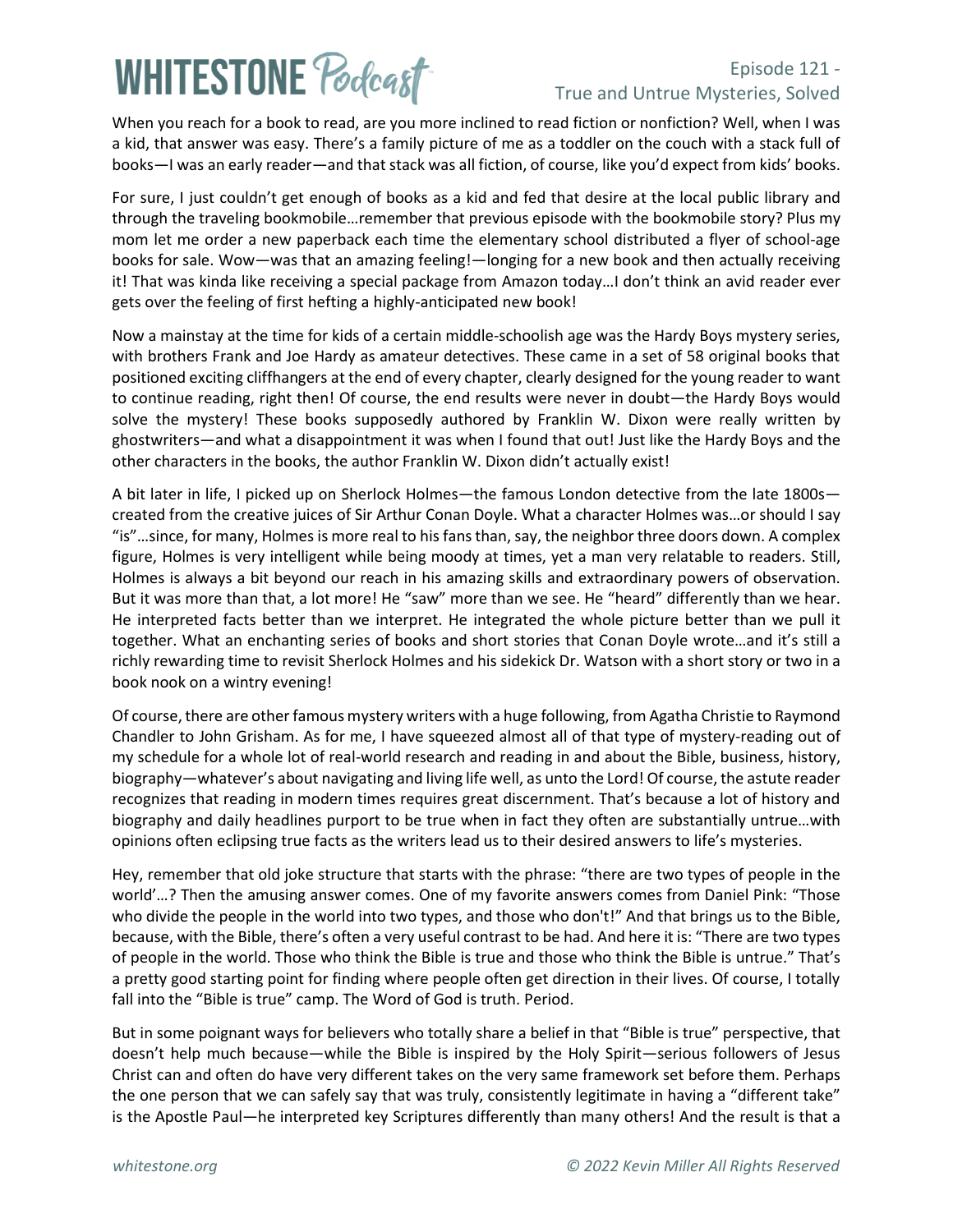## **WHITESTONE Podcast**

### Episode 121 - True and Untrue Mysteries, Solved

New Covenant understanding apart from Paul's epistles would simply lack full focus and depth. God knew that—that's why Paul's epistles are in the Bible. Sadly, many find Paul's truths very inconvenient.

That's because, under the inspiration of the Holy Spirit, Paul disrupted much of what's perceived as correct "religion." Paul simply had spiritual eyes to see and ears to hear, you know, the kind of mindset that the Bible tells all Christians to pursue! Here's a sampling of Paul's explosive Bible truths encompassing the law, grace, salvation, works, justification, being reconciled or severed from Christ, and all being one in Christ. And, hey, remember all of this is the highest form of solving a mystery…by the Spirit Himself! You talk about cliffhangers being solved! Listen carefully to these amazing Bible verses from the ESV.

- "Now the law came in to increase the trespass, but where sin increased, grace abounded all the more…" Romans 5:20
- "For by grace you have been saved through faith. And this is not your own doing; it is the gift of God, not a result of works, so that no one may boast." Ephesians 2:8-9
- "And you, who once were alienated and hostile in mind, doing evil deeds, he has now reconciled in his body of flesh by his death…" Colossians 1:21-22a
- "You are severed from Christ, you who would be justified by the law; you have fallen away from grace." Galatians 5:4
- "There is neither Jew nor Greek, there is neither slave nor free, there is no male and female, for you are all one in Christ Jesus." Galatians 3:28

Wow, the Apostle Paul brings us truths that explode the self-centered religious expectations of humanity about who God is, what truths God has fully deployed, and the result of who we are in Christ! Now that's infinitely beyond stories revealing Sherlock Holmes' discerning powers upending readers' expectations.

Yes, the Bible's own cliffhangers take our breath away, reading far more powerfully than any simple Hardy Boys mystery! The triumphant, heaven-yielding insights of the Bible are mind-boggling, easily surpassing the fictional mysteries solved by fictional detectives. And Paul…empowered and taught by the Holy Spirit…unravels key mysteries of a full life in Christ. Indeed, Paul's writing in his epistles to believers works to transform what many "religious" people want to believe—from the law to sin to grace to justification. And beyond the best capabilities of the Hardy Boys or Sherlock Holmes, *all of Paul's renderings reveal and "solve" what can be a real mystery to us better than we could possibly fathom!*

Here's what Jesus said in Luke 10:24, "I tell you that many prophets and kings desired to see what you see, and did not see it, and to hear what you hear, and did not hear it." Wow! And Paul was clearly led by the Holy Spirit as he edified believers, crafting his inspired words of the unparalleled narrative of the New Testament message, for as Paul himself wrote in Colossians 1:25-26, "…I became a minister according to the stewardship from God that was given to me for you, to make the word of God fully known, *the mystery hidden for ages and generations but now revealed to his saints*." Yes, the mystery, now revealed!

Of course, many unbelievers believe the key transcendent claims of the Bible are untrue. But fullyengaged, astutely-reading, and Spirit-hearing believers discern the greatest truths and revel in the unraveled mystery revealed in the greatest book ever! When you were a child, maybe you too were like I was—you would get a tall stack of library books to devour from cover to cover. But this very day, fellow believer, be encouraged: our stack of 66 books—bound together in the Bible—are far greater than anything the Franklin W. Dixons or the Conan Doyles or the Agatha Christies could ever give us.

So, let's dive in afresh to the living-and-active Word of God, and let the Holy Spirit help us read with "eyes to see" and "ears to hear!" That's the privilege of every believer! How. About. That.